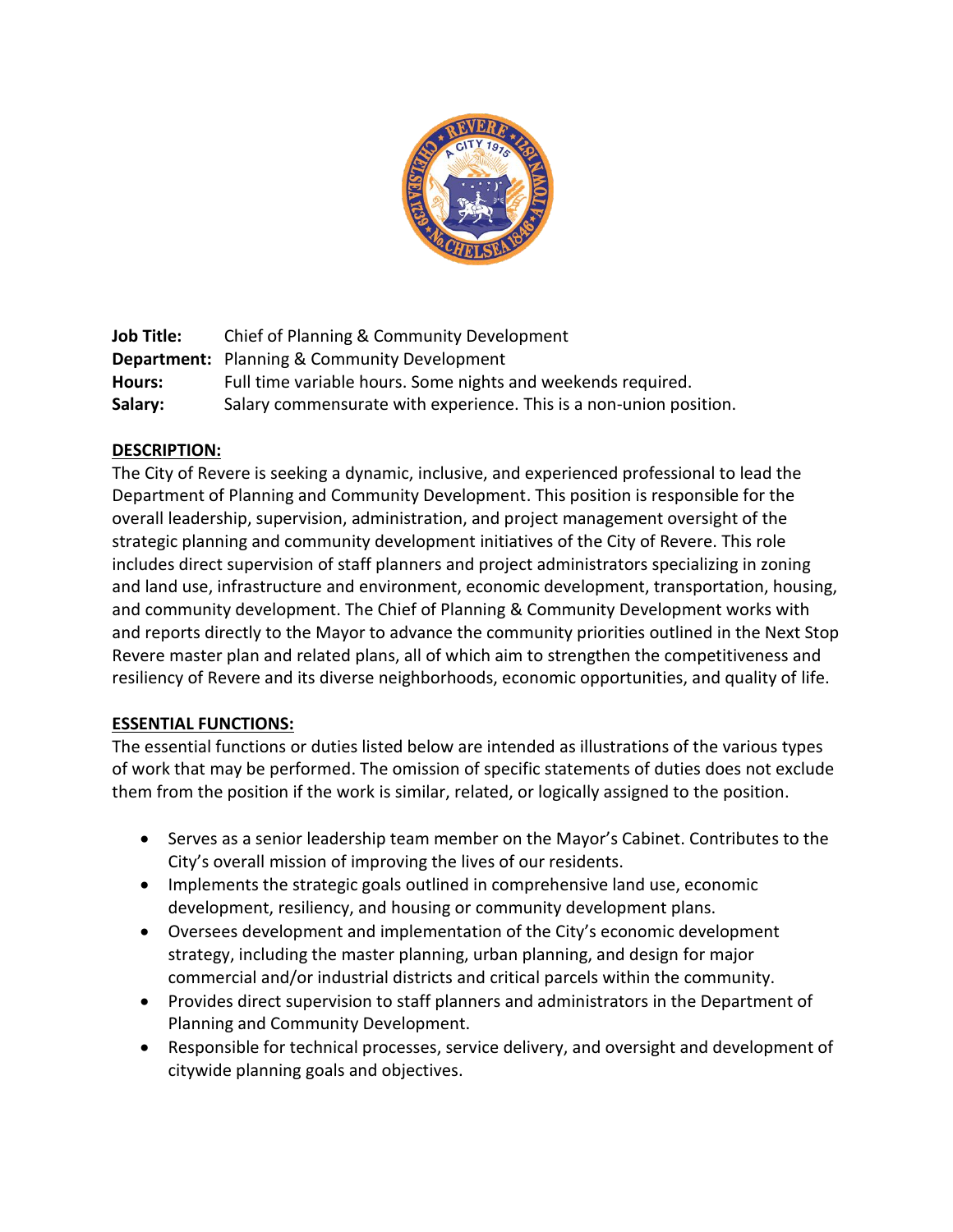- Responsible for the implementation of fiscal management policies and practices for the department including annual budgeting, procurement, contracts, required monitoring, audit risk management, and personnel.
- Responsible for oversight of staff administering the City's Community Development Block Grant Entitlement funding and for ensuring compliance with all federal reporting and monitoring requirements.
- Leads the development and implementation of the City's affordable housing production and preservation goals, including through collaboration with federal, state, local, and private sector partners in compliance with federal fair housing requirements.
- Oversees the development of policies and programs supporting small business growth and workforce development throughout the City.
- Identifies and applies for grant funding opportunities to support city initiatives and ensure adequate staffing levels for department work.
- Responsible for managing budgetary and financial information for the department.
- Advises the Mayor and the City Council with regard to the planning and development dimensions and consequences of city policies and priorities, and supports other city agencies, boards and commissions with regard to planning and development issues.
- Develops and monitors department performance indicators to measure and improve the efficacy, efficiency, and impact of department initiatives and programs.
- Ensures all department activities are conducted in accordance with all applicable federal, state, and local regulations and/or guidelines.
- Guides department inputs into the City's capital improvement plan, working in conjunction with the Chief of Infrastructure & Engineering and other staff to inform investments in general infrastructure, public facilities, and accessibility improvements.
- Fosters collaborative working relationships with neighboring municipalities, planning organizations, and ongoing regional initiatives, such as the North Suffolk Office of Resiliency and Sustainability, to advance shared local and regional goals.
- Serves as the City's designee on the Metropolitan Area Planning Council voting, submitting requests for Direct Local Technical Assistance, Transportation Improvement Program representing the Town.
- Fosters the professional development of department staff through direct supervision, resource development, and relevant leadership and skill development opportunities.
- Performs other related duties as required.

# **QUALIFICATIONS:**

- Bachelor's degree in Planning, Economics, Architecture, or other related field required.
- Master's degree in Planning, Public Policy, Public Administration or related field preferred.
- At least five to seven (5-7) years of municipal planning experience or any equivalent combination of education, training, and experience to perform the essential functions of the job.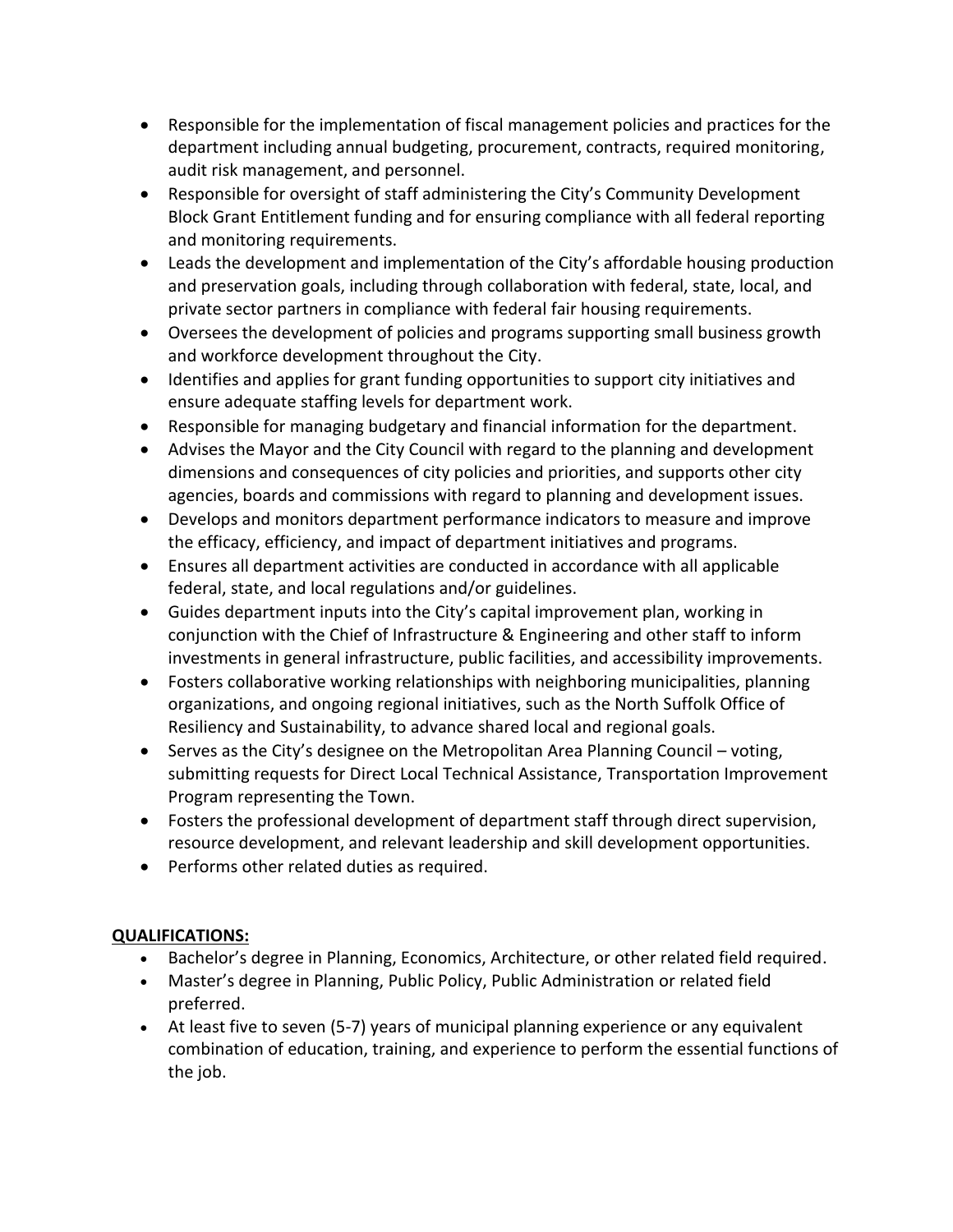- Three to five (3-5) years of supervisory experience, preferably in a government or nonprofit setting.
- Must be able to demonstrate excellent oral and written communication, negotiation, personnel management, and interpersonal skills.
- Revere residency required or candidate must be able to demonstrate that they possess a sufficient connection to the City to understand its cultural and political climate.
- Demonstrated experience writing, securing, and administering federal and state grants.
- Ability to communicate in languages in addition to English beneficial.

## **KNOWLEDGE, SKILLS, AND ABILITIES:**

Knowledge:

- Thorough knowledge of municipal planning, research data and the collection of data in support of the City's planning and community development objectives.
- Working knowledge of general urban planning and urban design principles, housing and economic development policies,
- Working knowledge and experience with federal, state, and local land use laws, statutes, and regulations application to planning and development.
- Working knowledge of federal and state regulations for housing policy and programs.
- Proficiency in use of technology such as laptops, computers, and tablets.
- Knowledge of MS Office products which include Outlook, Word, Excel, and PowerPoint.
- Working knowledge of MUNIS software and Massachusetts procurement law.
- Familiarity with Revere's geography, demographics, and community characteristics.
- Knowledge of operation of standard office equipment, e.g. computers, fax, phone, printer, photocopier, and scanner.

Skills:

- Strong problem solving and interpersonal skills.
- Proven staff management and supervisory skills.
- Confident/effective public speaker.
- Demonstrated negotiation and conflict resolution skills.

# Abilities:

- Ability to meet and deal with the public effectively to accomplish the City's planning goals and objectives.
- Ability to manage a varied portfolio of project, program management, and staff supervisory responsibilities.
- Ability to convene diverse internal and external stakeholders in a manner that builds effective, ongoing relationships.
- Ability to develop and maintain relationships with other City departments and outside partners, including local and state agencies, non-profit organizations, financial institutions, and local businesses.
- Ability to communicate effectively and appropriately with clients, vendors, City